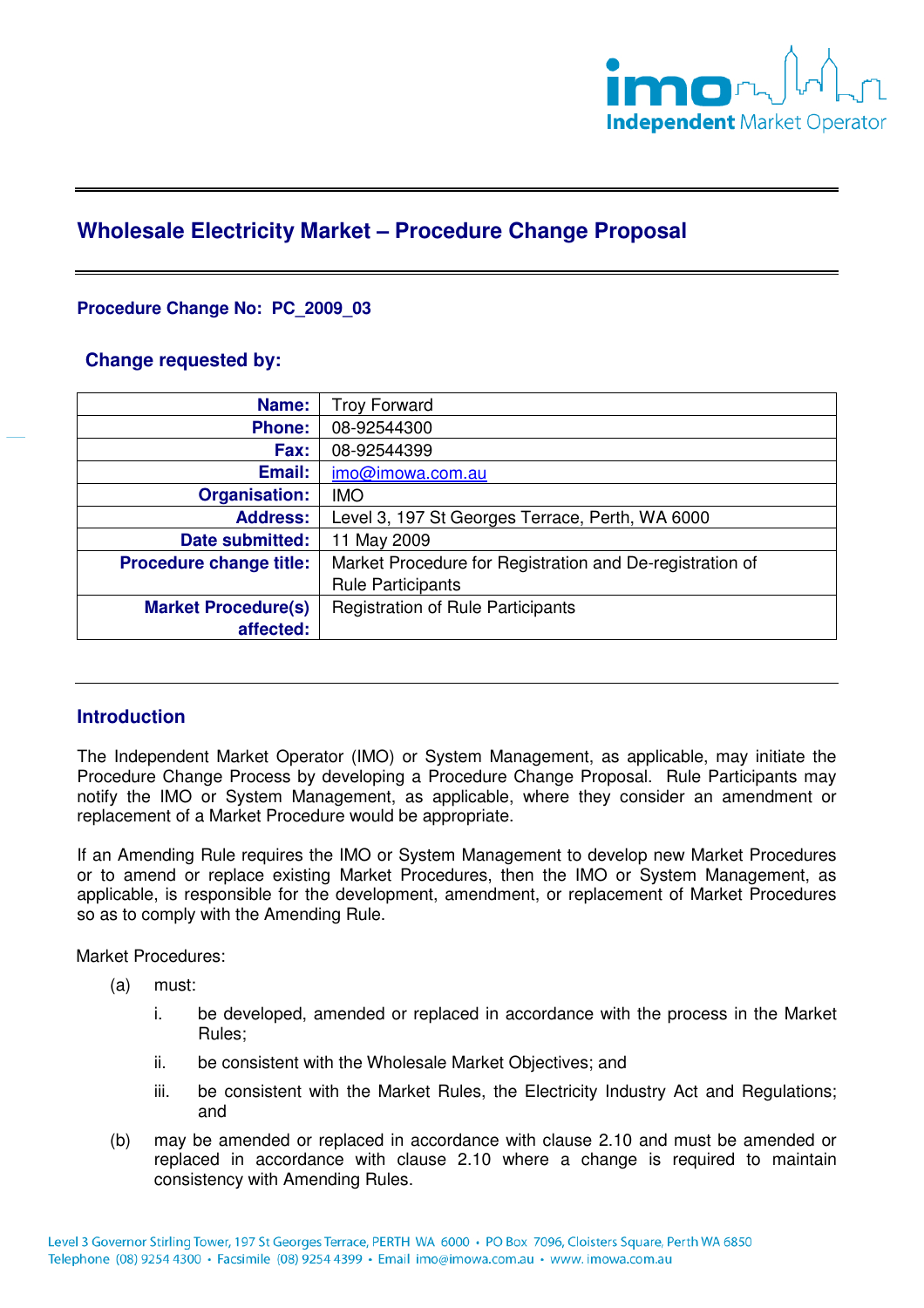

The Wholesale Market Objectives are:

- (a) to promote the economically efficient, safe and reliable production and supply of electricity and electricity related services in the South West interconnected system;
- (b) to encourage competition among generators and retailers in the South West interconnected system, including by facilitating efficient entry of new competitors;
- (c) to avoid discrimination in that market against particular energy options and technologies, including sustainable energy options and technologies such as those that make use of renewable resources or that reduce overall greenhouse gas emissions;
- (d) to minimise the long-term cost of electricity supplied to customers from the South West interconnected system; and
- (e) to encourage the taking of measures to manage the amount of electricity used and when it is used.

## **Details of Procedure Change Requested**

#### **1. Provide a reason for the proposed new, amended or replacement Market Procedure:**

The proposed amendments to the Market Procedure for Registration of Rule Participants details the process by which new participants can apply for entry to the Market by registering as Market Participants, existing Market Participants can apply to be de-registered as Market Participants, and how the IMO must assess and accept these applications.

The purpose of this Procedure Change Proposal is to:

- Improve the process description for Registration as a Rule Participant;
- Outline the process for De-registration as a Rule Participant; and
- Ensure consistency with any Registration and De-registration related Market Rule changes that have occurred since this procedure was last updated.

#### **2. Provide the wording of the Procedure**

The amended Market Procedure for Registration and De-registration of Rule Participants is provided as an attachment to this proposal.

For ease of review, both a clean version and a tracked change version of the proposed amended Market Procedure for Registration and De-registration of Rule Participants has been provided.

#### **3. Describe how the proposed changes to the Market Procedure would be consistent with the Market Rules, the Electricity Industry Act and Regulations**